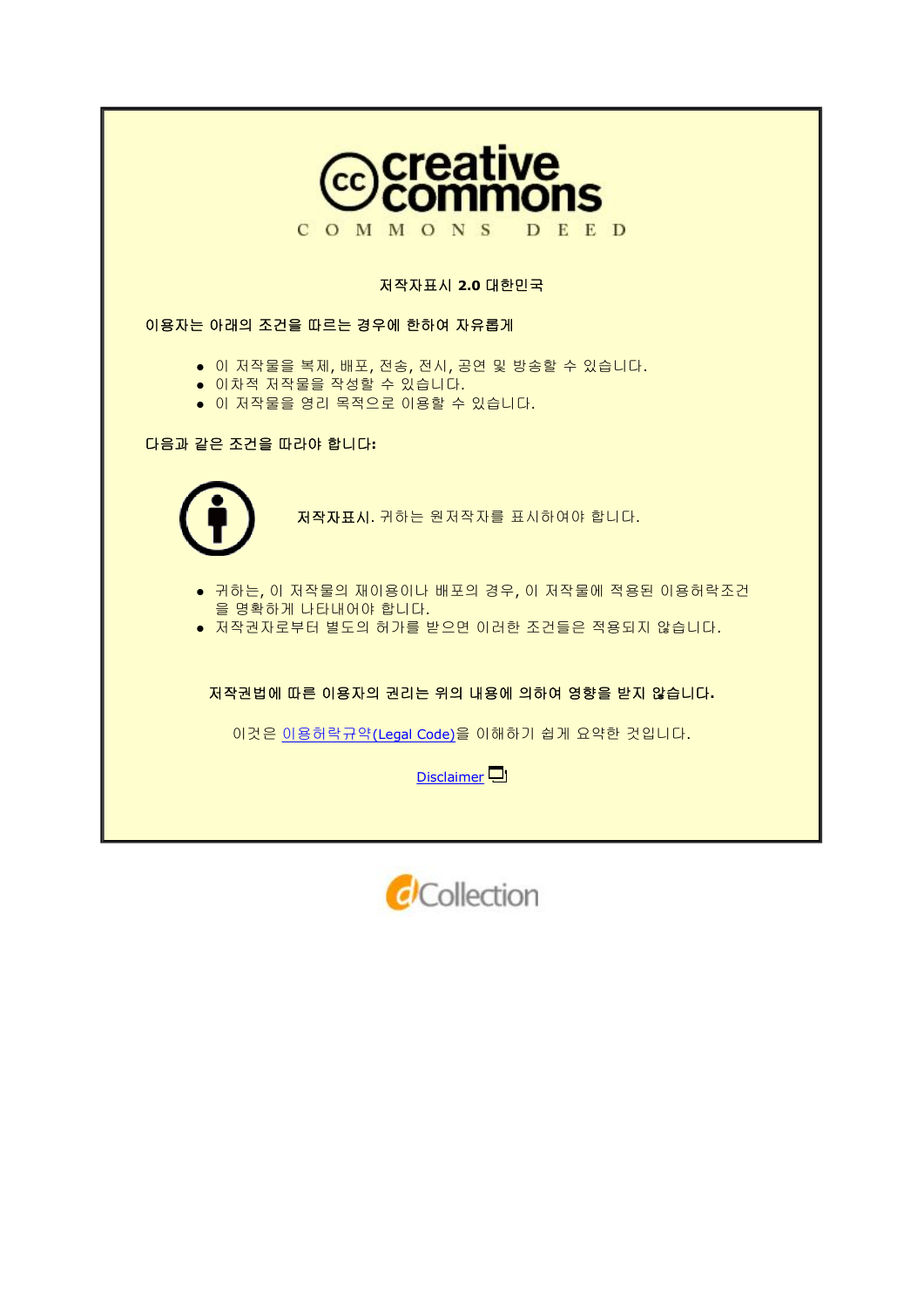# **Abstract**

# Solution to Beacon Overhead in 802.11 Hotspot Environment

#### JOONHO KWAK DEPARTMENT OF ELECTRICAL ENGINEERING AND COMPUTER SCIENCE COLLEGE OF ENGINEERING SEOUL NATIONAL UNIVERSITY

Abstract– These days, a large number of APs are deployed in 802.11 hotspot environment. When we use a smartphone or laptop in a café near an avenue or in subway station, we find that a lot of APs are on Wi-Fi connection list. We closely checked problems that may occur in such occasions. We especially focused on the beacon frame transmitted periodically by APs. As the number of APs increases, the number of beacon frames intending to access wireless medium also increases. We expect that an increased number of beacon frames disturb data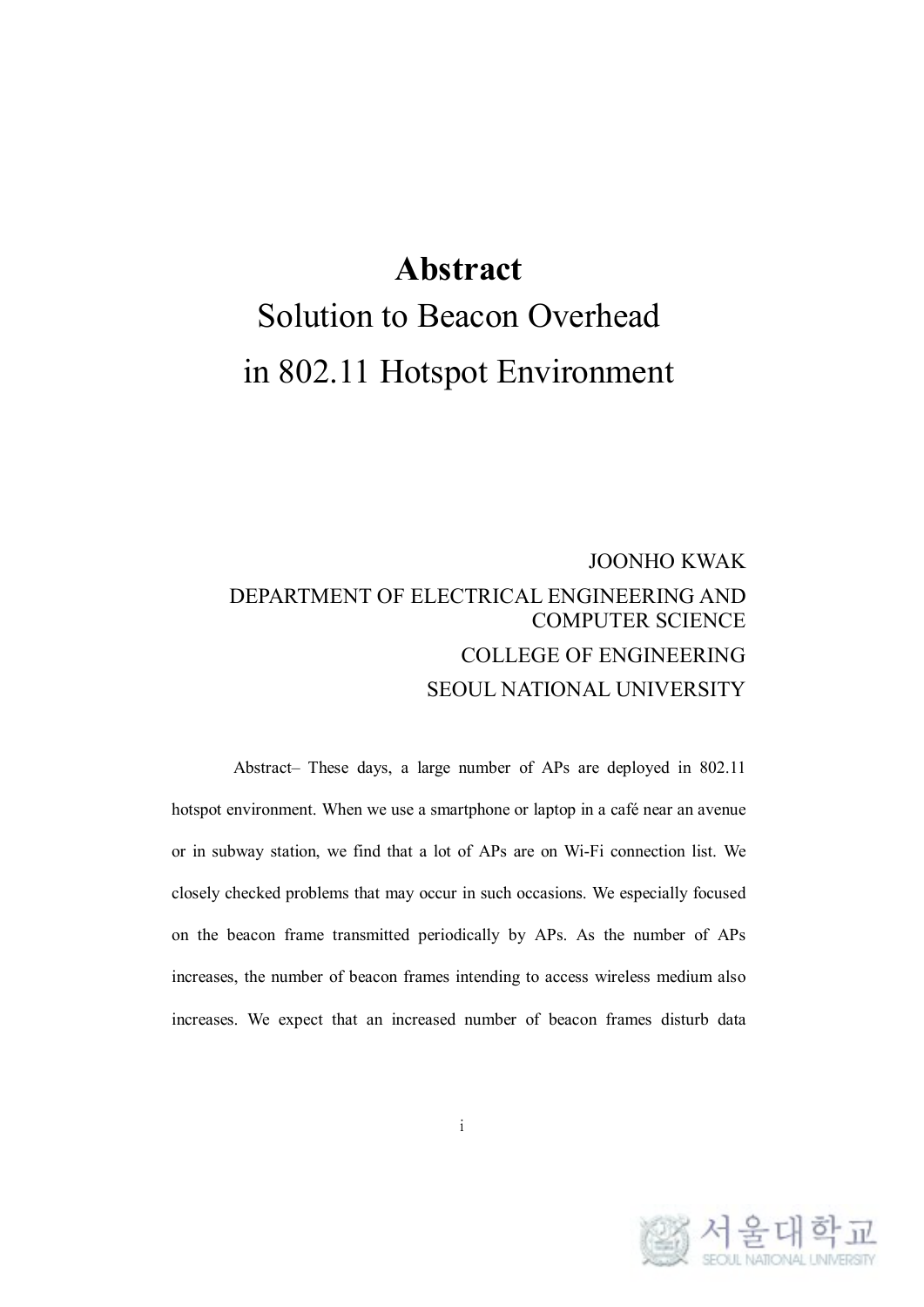transmission. And we show the results of measurements which we performed packet capture using wireshark at Gangnam station and INMC(we regard these two spots as hotspot environments). We analyze the portion of airtime occupied by beacon frames at hotspot and we further show that large portion of airtime occupied by beacon frames has harmful effect on the data throughput.

And we show two factors of beacon frame for reducing airtime of beacon frame. The two factors are beacon interval and beacon transmission rate. When we change the value of these two factors, we should consider side effects. We look closely at the effects of these factors on airtime and the other sides.

Based on the analysis of beacon interval and beacon transmission rate, we propose algorithm that select the values of beacon interval and beacon transmission rate satisfying 3 constraints.

**Keywords:** Wireless LAN, Hotspot, Beacon Frame, Airtime, Beacon Interval, Beacon Transmission Rate,

**Student Number:** 2011-20784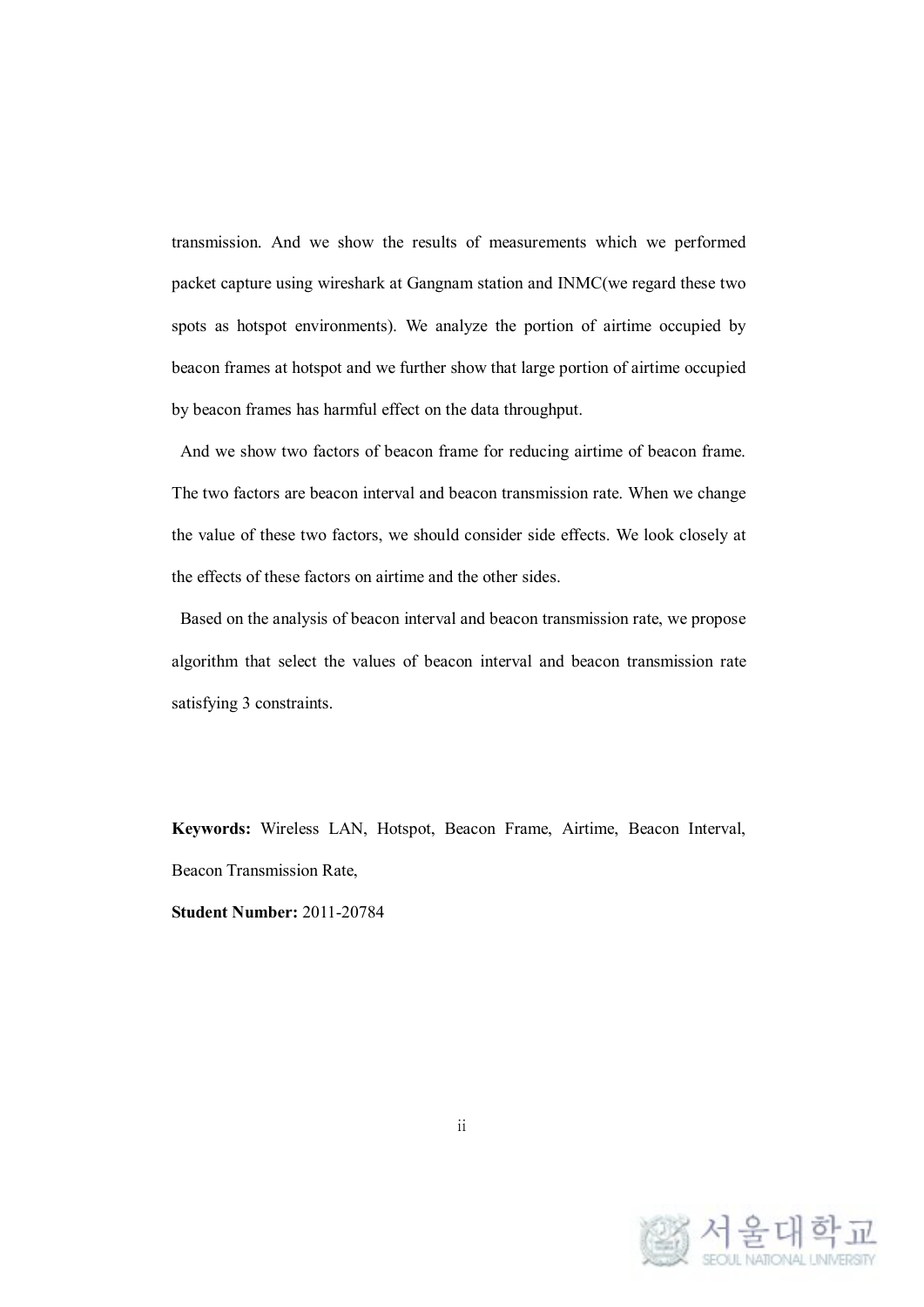# **Contents**

| Abstract                                          | $\mathbf{i}$            |
|---------------------------------------------------|-------------------------|
| <b>Contents</b>                                   | $\mathbf 1$             |
| <b>List of Figures</b>                            | 3                       |
| <b>List of Tables</b>                             | $\overline{\mathbf{4}}$ |
| <b>Chapter 1 Introduction</b>                     | 5                       |
| <b>Chapter 2 Measurement</b>                      | $\overline{7}$          |
| <b>Chapter 3 Factors for problem solving</b>      | 10                      |
| <b>Effect on beacon airtime</b><br>3.1            | 10                      |
| <b>Tradeoffs of two factors</b><br>3.2            | 12                      |
| <b>Chapter 4 Solution considering constraints</b> | 14                      |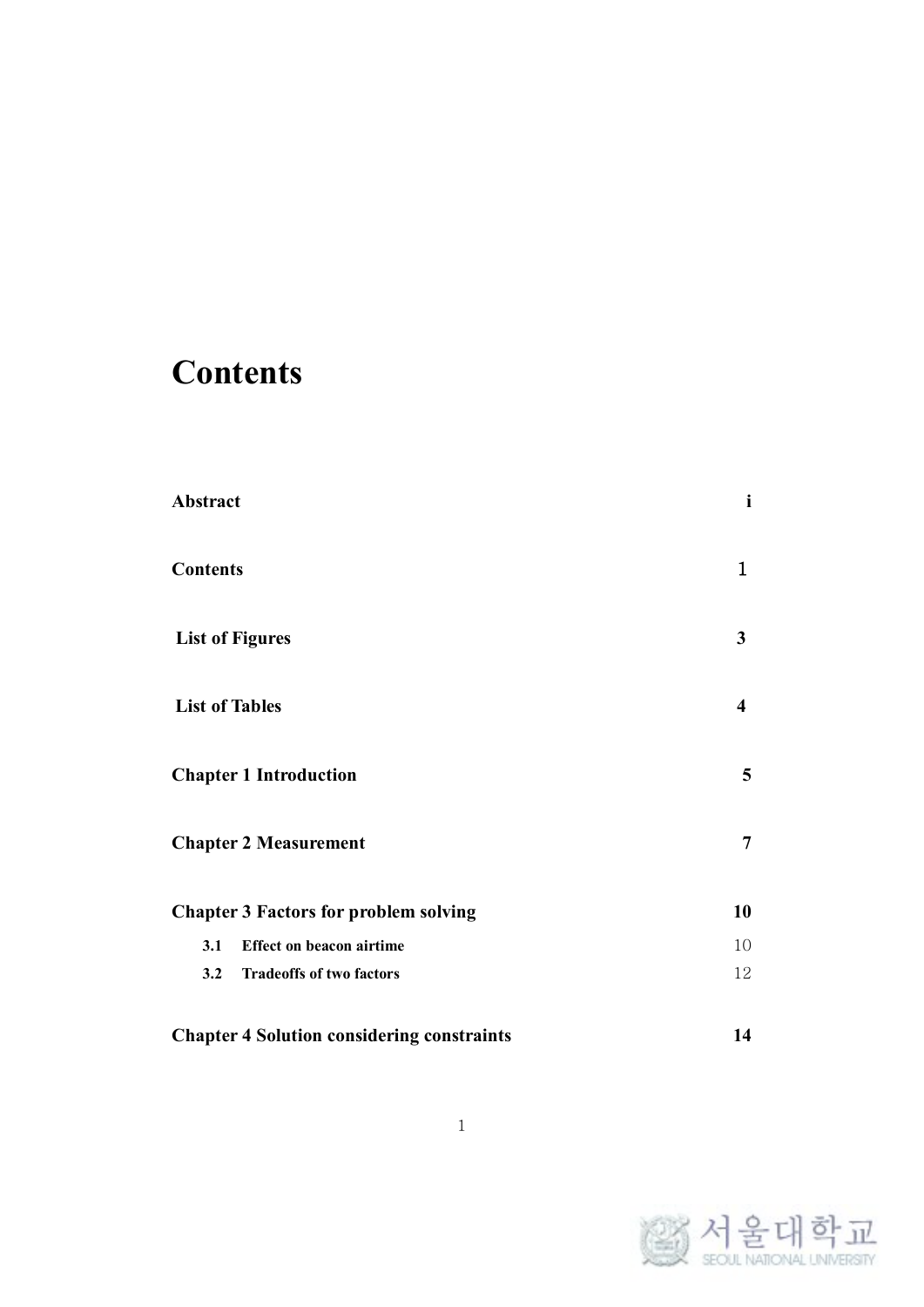| <b>Chapter 5 Conclusion</b> | 18 |
|-----------------------------|----|
| <b>Bibliography</b>         | 19 |
| <b>Abstract in Korean</b>   | 20 |
| Acknowledgment              | 21 |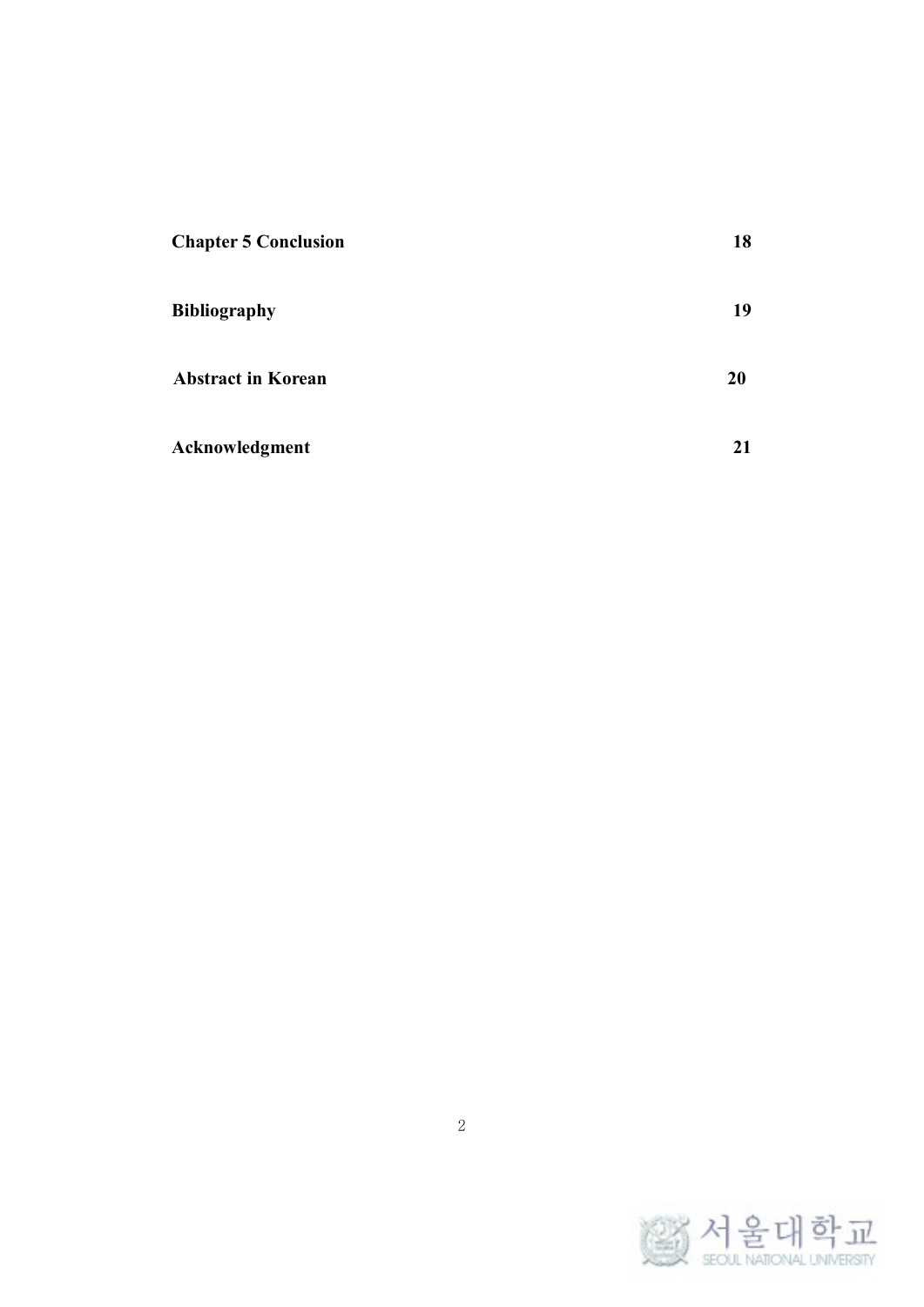# **List of Tables**

| Table 4. Airtime per one beacon frame at every beacon transmission rate10 |  |
|---------------------------------------------------------------------------|--|
| Table 5. Cell coverage in case of every beacon transmission rate 12       |  |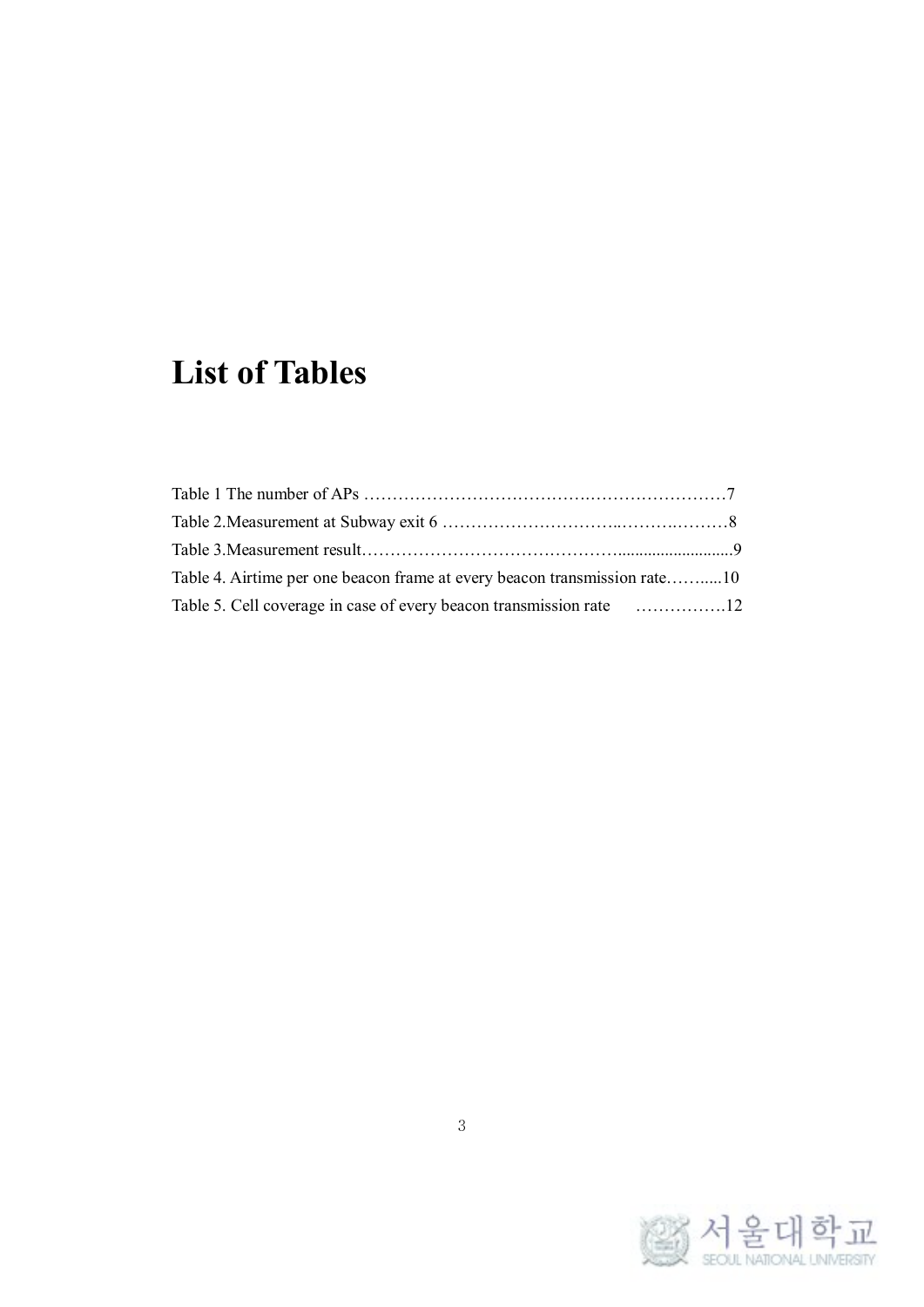# **List of Figures**

| Figure 3. Simulation results of data throughput with various beacon transmission |  |  |  |  |  |  |  |  |
|----------------------------------------------------------------------------------|--|--|--|--|--|--|--|--|
|                                                                                  |  |  |  |  |  |  |  |  |
| Figure 4 Simulation results of data throughput with various beacon               |  |  |  |  |  |  |  |  |
|                                                                                  |  |  |  |  |  |  |  |  |
|                                                                                  |  |  |  |  |  |  |  |  |
|                                                                                  |  |  |  |  |  |  |  |  |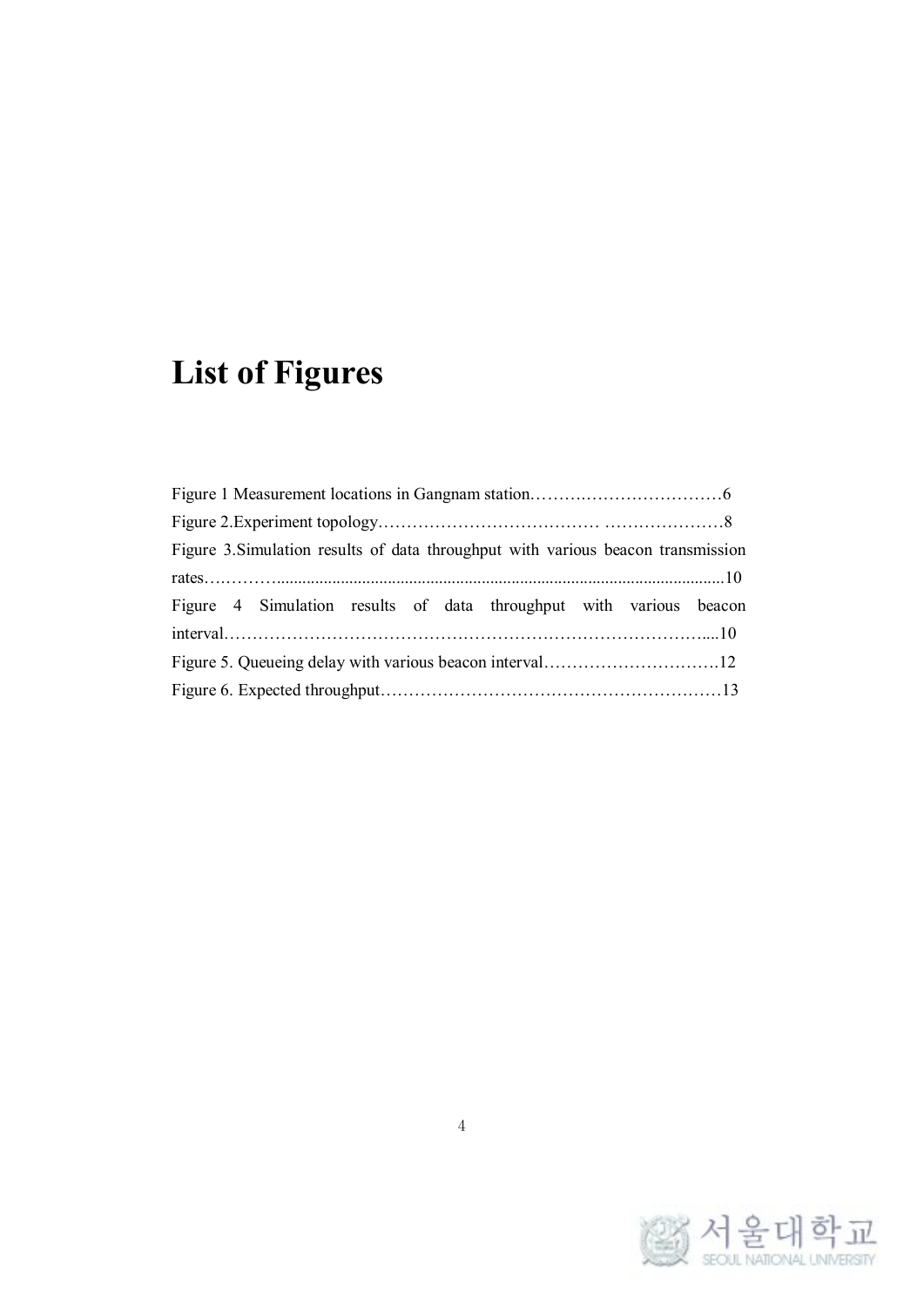### **Introduction**

Most of studies about performance degradation in 802.11 hotspot environment point out that hidden node problem and a number of contending node cause packet collision which reduce data throughput.

But in this paper, we show that too many management frames and control frames can also be the reason that data throughput decreases in hotspot environment. Among management frames, we focused on beacon frame.

Beacon frame is periodically transmitted on every target beacon transmission time(TBTT) through contention-based manner. If the number of APs increases, the portion of airtime occupied by beacon frame also gets larger. This makes airtime for data transmission deficient and eventually data throughput decreases.

We measured the portion of airtime occupied by beacon frame by packet capturing using wireshark at Gangnam station. Through this measurement and NS-3 simulation, we point out that transmission of a lot of beacon frames has effect on data throughput.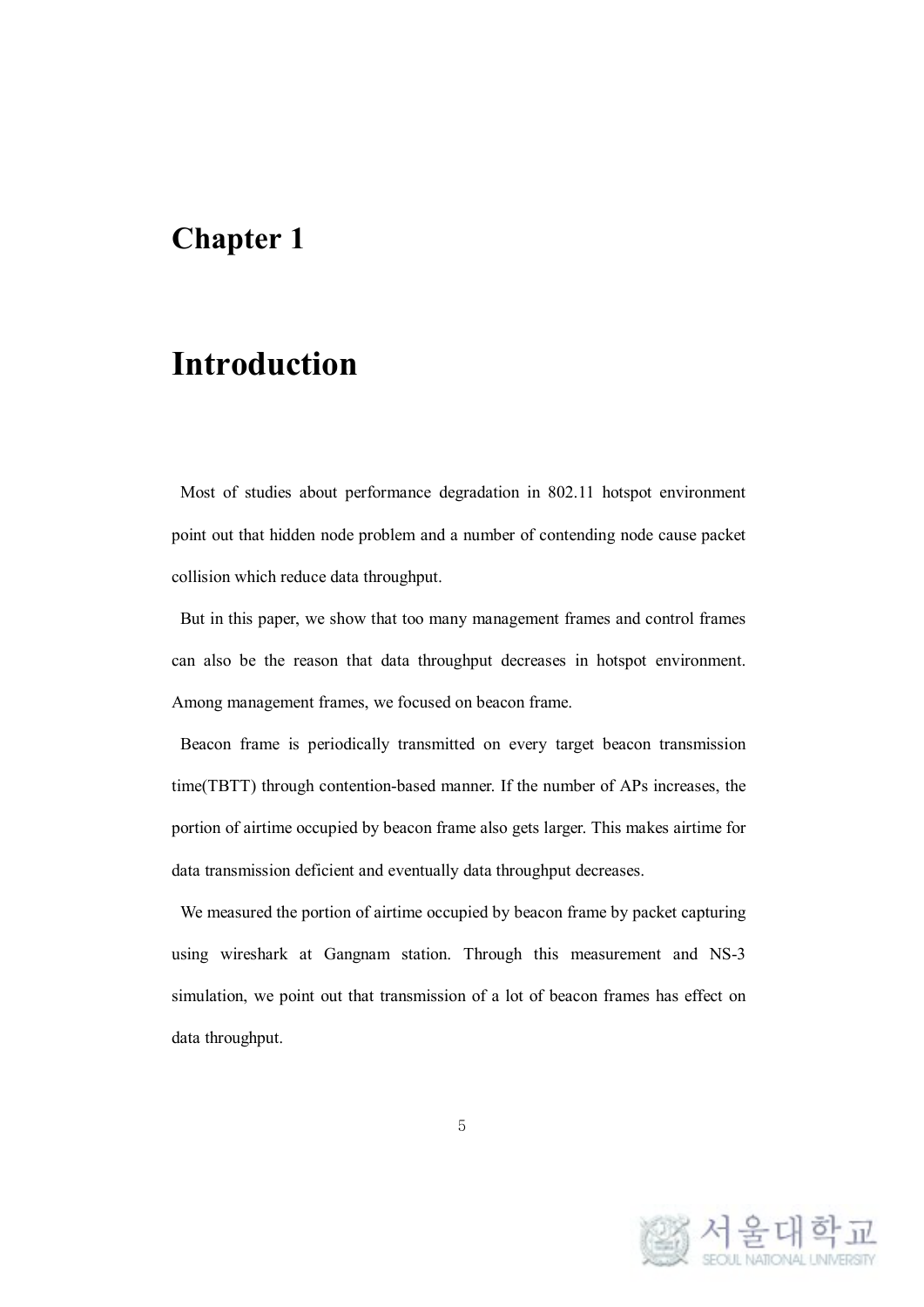The factors we take into account to reduce airtime of beacon frame are beacon interval and beacon transmission rate. Default values of beacon interval and beacon transmission rate of the most APs are 102.4 msec and 1 Mbps. The longer beacon interval and the higher beacon transmission rate, the smaller airtime beacon frame occupies. The matter is how to determine the values of beacon interval and beacon transmission rate we use. There are tradeoffs between beacon interval and packet delay that STA in power saving mode suffers, and between beacon transmission rate and AP coverage. We perform study on these tradeoffs.

Considering these tradeoffs, we show several constraints to pick appropriate values of beacon interval and beacon transmission rate. Finally, we propose algorithm that finds values of beacon interval and beacon transmission rate satisfying constraints. We also show applications of proposed algorithm to hotspot environment(Gangnam station).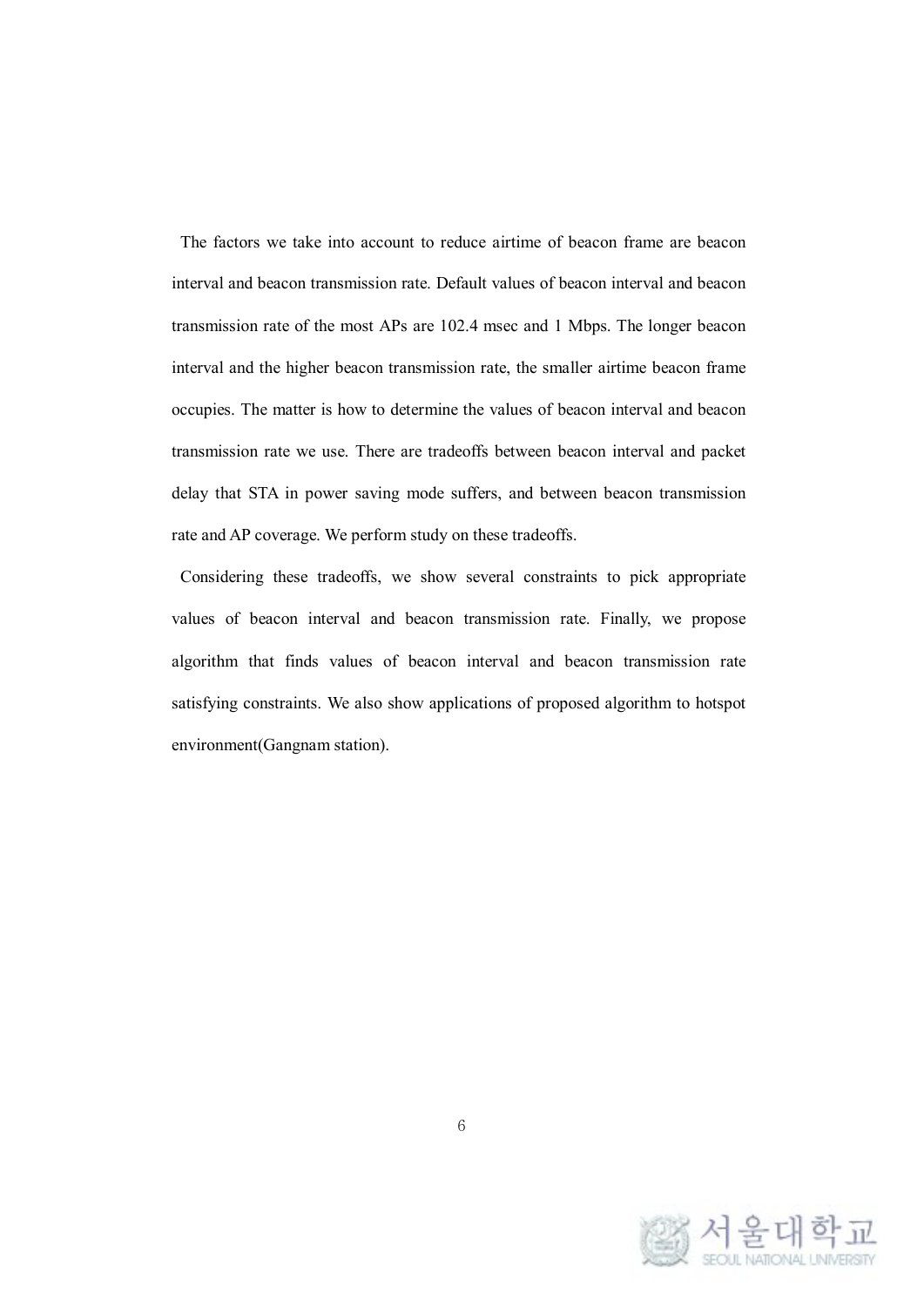## **Measurement**

To confirm the problem in 802.11 hotspot environment we predicted, we measured the number of AP s and airtime of beacon frame near Gangnam station in which numerous APs are deployed. Measurement program is wireshark. We perform the measurements at 5 locations near Gangnam station depicted in figure1 and the number of APs can be seen at each location is shown in table1.

| 강남침<br>100억카페<br>합리스<br>우리집만두<br>U-STREET<br>커피<br>유나이티드<br>문화센터<br>강남태영<br>데시앙루브<br>연가<br>리복크로스핏<br>힐까페<br>서울<br>查<br>네스트빌<br>오비고     | <b>Location</b>            | #<br>of<br><b>APs</b> |
|----------------------------------------------------------------------------------------------------------------------------------------|----------------------------|-----------------------|
| 위대한<br>耍<br>인터파크<br>역상동우체국<br>밥상영광능<br>소공동<br>오 181시<br>FHR기집<br>인킨도너츠<br>봉우화로구이<br><b>Bada</b><br>315<br>티니위니<br>÷<br>강남교자<br>강남경     | 1 Angelinus Cafe           | 82                    |
| 벌집상겹실<br><b>WESTERN</b><br>강남역점<br>토끼의지혜<br>국립어린<br>뉴델리<br>파리크리싱<br>이상만요리집<br>制入財産<br>강남역경<br>파발리온<br>지오다노<br> 위브<br> 음<br>논골마루<br>강남경 | 2 Subway exit 6            | 168                   |
| 루데시네마<br>강남경<br>➡ 가젠강님<br>하바니몽키<br>사랑의복지관<br>고디타워<br><b>DIEJOR</b><br>양국<br>강남역점<br>÷<br>w<br>서초초등학교<br>강남대가<br>우리은행<br>포베이깅남정<br>÷    | 3 Waiting room<br>(Subway) | 68                    |
| <b>GBICI</b><br>강남역거리<br>빈스<br>버거킹<br>초만원<br>중국요리<br>이즈타워<br>비전타워<br>인히 모히<br>해커스어학원<br>강남역제1별관                                        | 4) McDonald                | 54                    |
| 이기박스<br>현대성우주식<br>- G<br>÷<br>고기<br>복합이파트<br>소련토<br>강남역점<br><b>MILA OHHIL</b>                                                          | (5) CGV ticket office      | 53                    |

Firgure1. Measurement locations Table1. The number of APs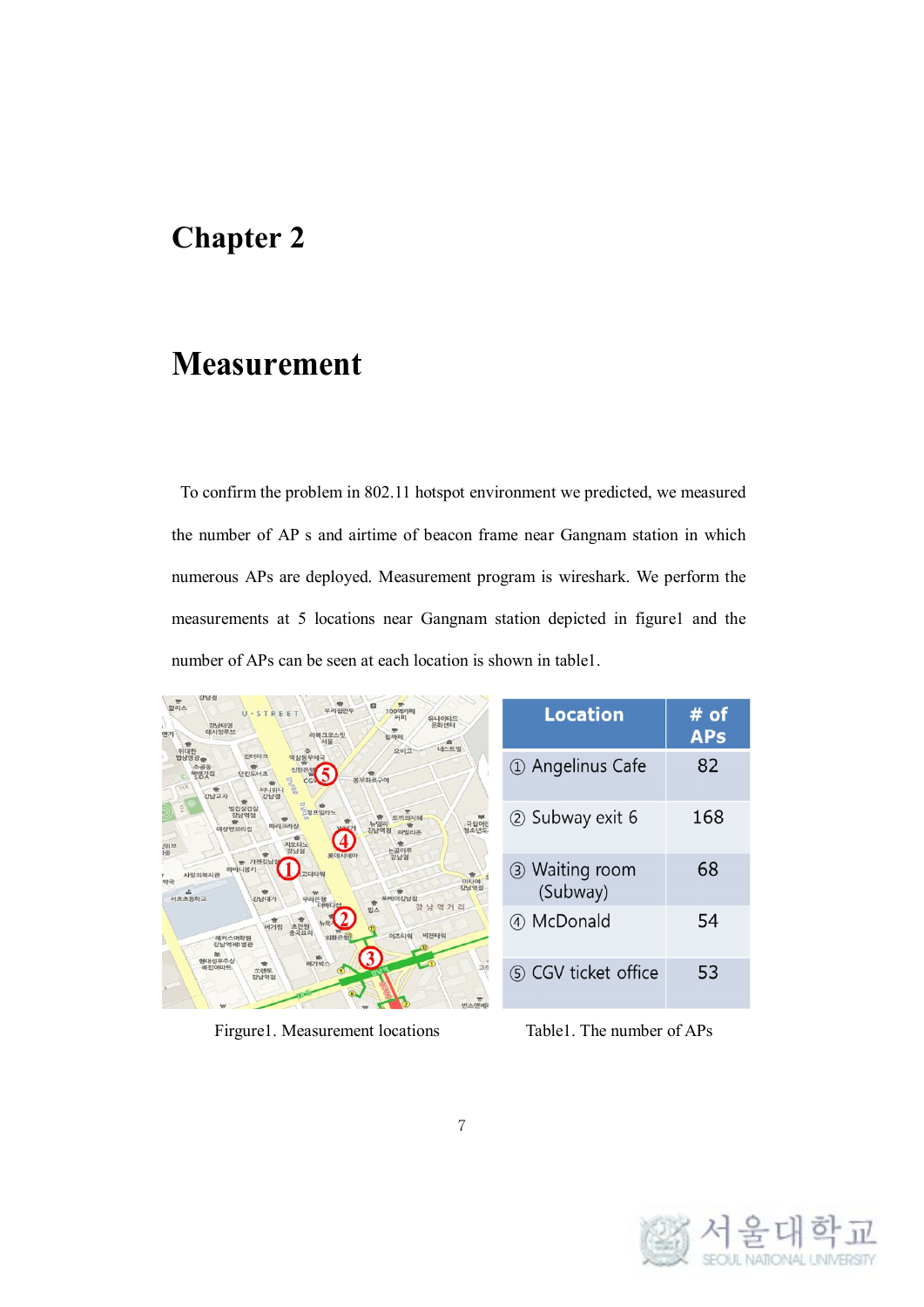53 to 168 APs exist at each location in all 13 channels. We look closely the measurement at Subway exit 6 in which 168 APs are seen. This time we measured the number of APs in one channel. The result is show in table2.

| <b>location</b> |       | $#$ of APs       | Air-time(ms)   |  |  |
|-----------------|-------|------------------|----------------|--|--|
|                 | Total | Measured channel | Collision-free |  |  |
| Exit 6          | 168   | 47               | 84             |  |  |
|                 |       |                  |                |  |  |

Table2. measurement at Subway exit 6

42 APs are in the same channel and airtime means airtime used to transmit beacon frame in case of no collision. We assume transmission time per one beacon frame is 2 msec(beacon length =250 bytes, beacon transmission rate=1 Mbps). Beacon frames occupy 84 msec of 102.4 msec. That is definitely the problem. We can use only 18.4 msec of 102.4 msec for data transmission. It will degrade data throughput performance.

We performed an experiment to confirm the effect of excessive beacon airtime on data throughput. Figure2 is topology of experiment and table 3 is result of experiment. A STA is transmitting data with full load at 54 Mbps and neighboring APs are transmitting beacon frame periodically. Since we measure at 2 A.M. when there is no other data user, most of transmitted packets by them are beacon frames. We compare the two cases. The first case is the channel in which 30 APs are seen. And the second is the channel in which 9 APs are seen. The portion of airtime of beacon frames of 30APs is larger than that of 9 APs. And for sure, we confirmed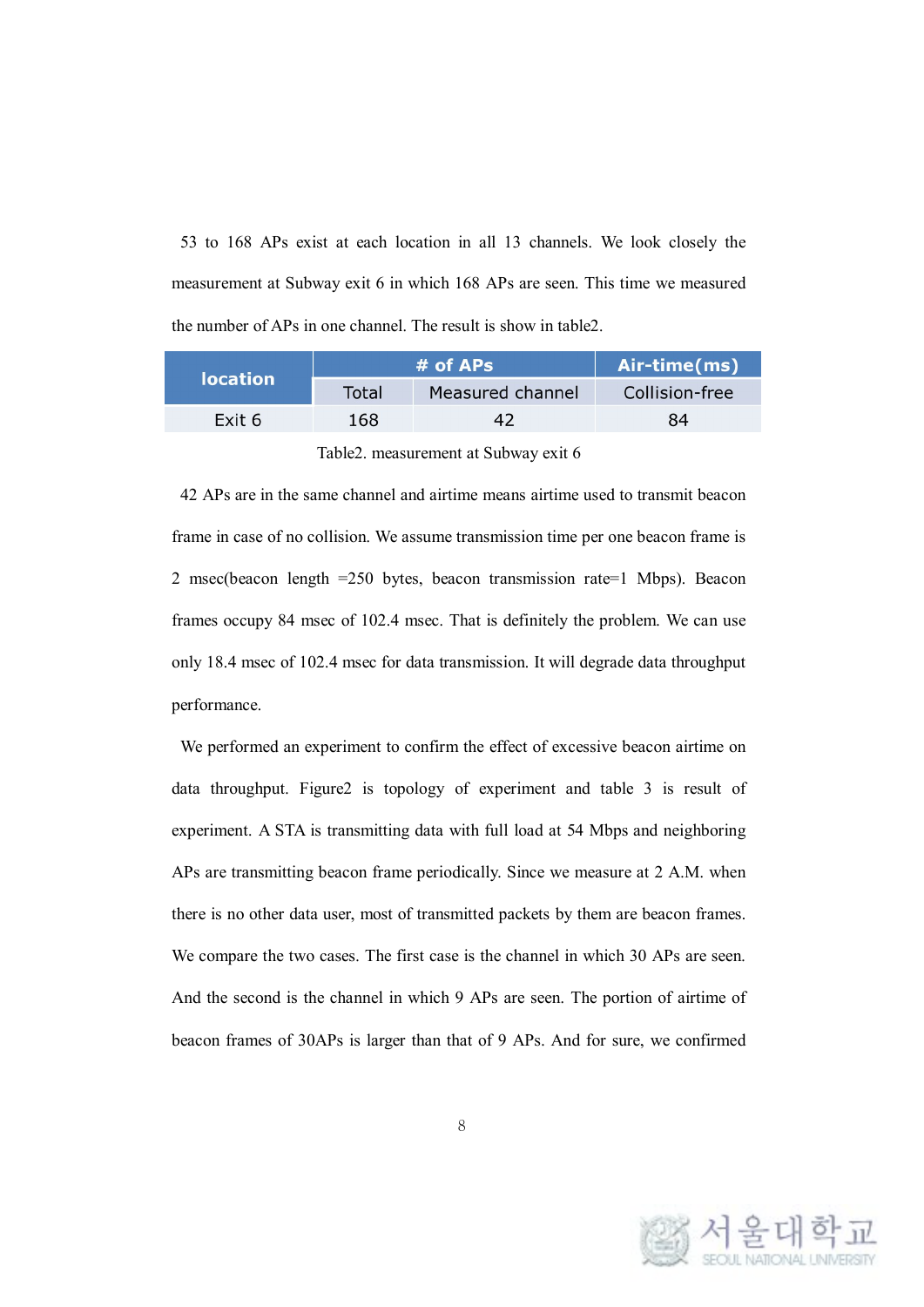the larger portion of airtime of beacon causes the lower data throughput.



Figure2. Experiment topology

| <b>Measured channel</b> $\parallel$ # of APs $\parallel$ % of air-time $\parallel$ Data throughput |    |       |            |
|----------------------------------------------------------------------------------------------------|----|-------|------------|
|                                                                                                    | 30 | 21.9% | 6.96 Mbps  |
|                                                                                                    | Q  | 2.97% | 17.43 Mbps |

Table3. Measurement result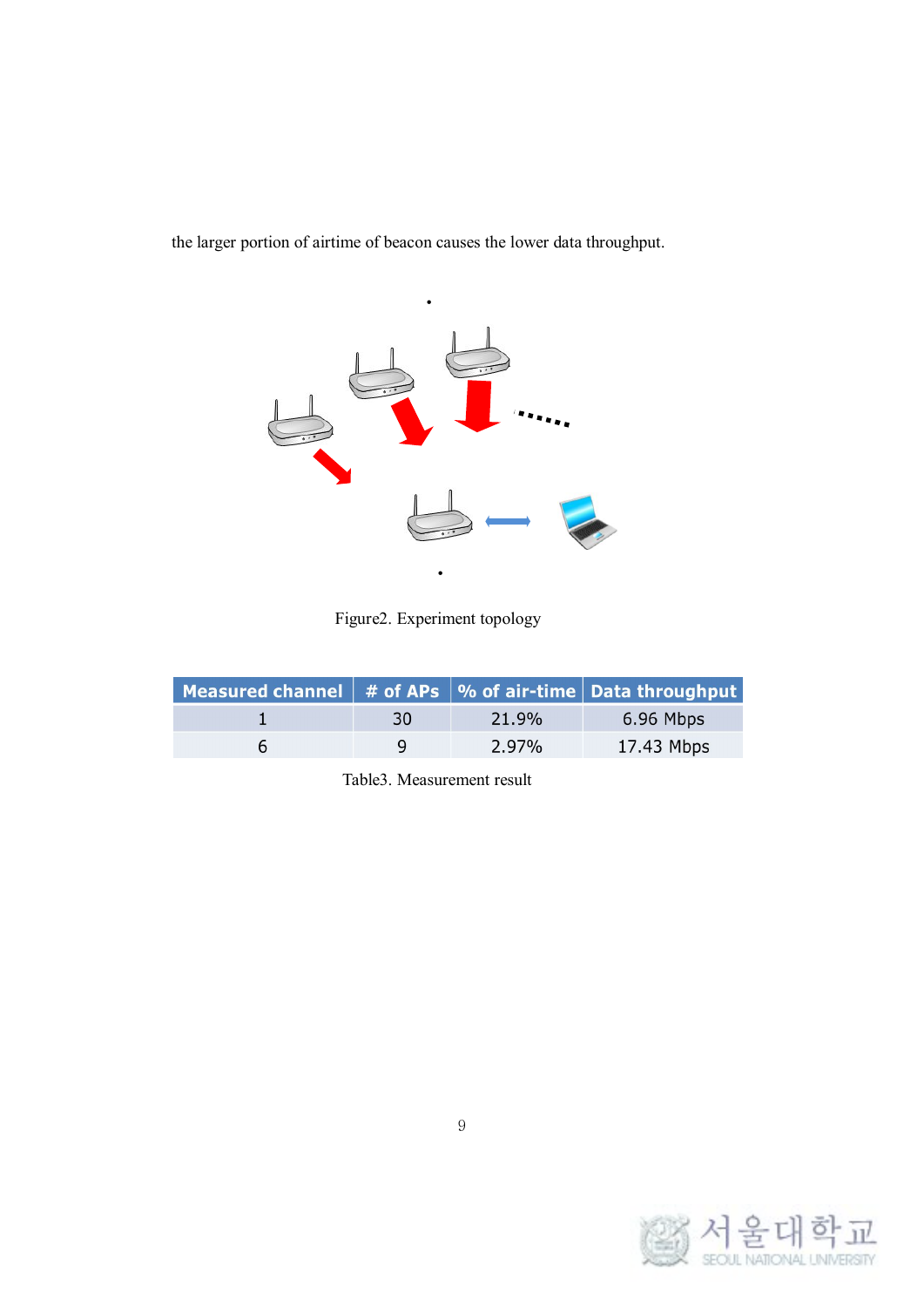#### **Factors for problem solving**

In this section, we show the key factors to reduce airtime occupied by beacon frame. Those are beacon interval and beacon transmission rate. First, we show the effect of the two factors on beacon airtime and data throughput and finally we take close look at the tradeoffs of the two factors.

#### **3.1 Effect on beacon airtime**

These days, most APs broadcast beacon frame periodically at 1 Mbps every 102.4 msec. To reduce beacon airtime, we can transmit beacon frame at higher transmission rate and transmit beacon frame less frequently. Then we need to know how much airtime we can save when we use specific values of above two factors. Table 4 show the airtime per one beacon frame  $(T_{\text{btx}})$  at every transmission rate we can use.

| T <sub>btx</sub><br>(usec) | 2080 1136 535 | 364 | 346 242 | 186 | 134 | 106 | 82 | 66 |  |
|----------------------------|---------------|-----|---------|-----|-----|-----|----|----|--|

Table4. Airtime per one beacon frame( $T_{\text{btx}}$ ) at every transmission rate We calculated  $T_{\text{btx}}$  as following.

 $T_{\text{btx}}$ = DIFS+1 slot time+(250\*8/tx rate)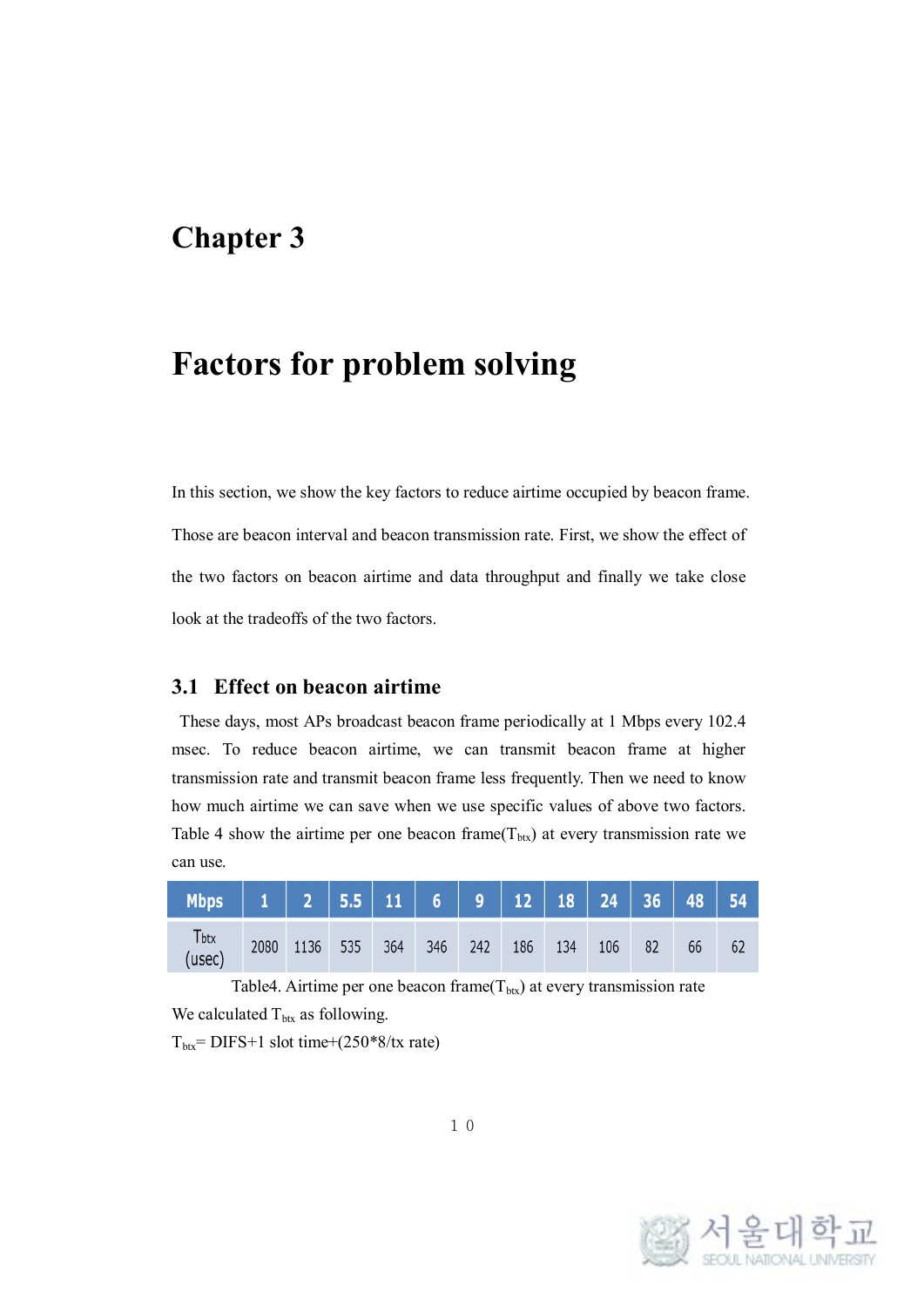And if beacon interval is lengthened by n, the portion of beacon airtime becomes 1/n of the original airtime portion.

By configuring beacon interval and beacon transmission rate, we can reduce the portion of beacon airtime and improve data throughput performance. We performed simulations to confirm the effects of two factors on data throughput using the same topology shown in Figure2. Figure3 is the case of variable beacon transmission rates and figure4 is the case of variable beacon intervals.



Figure3. Simulation results of data throughput with various beacon transmission rates



Figure4. Simulation results of data throughput with various beacon intervals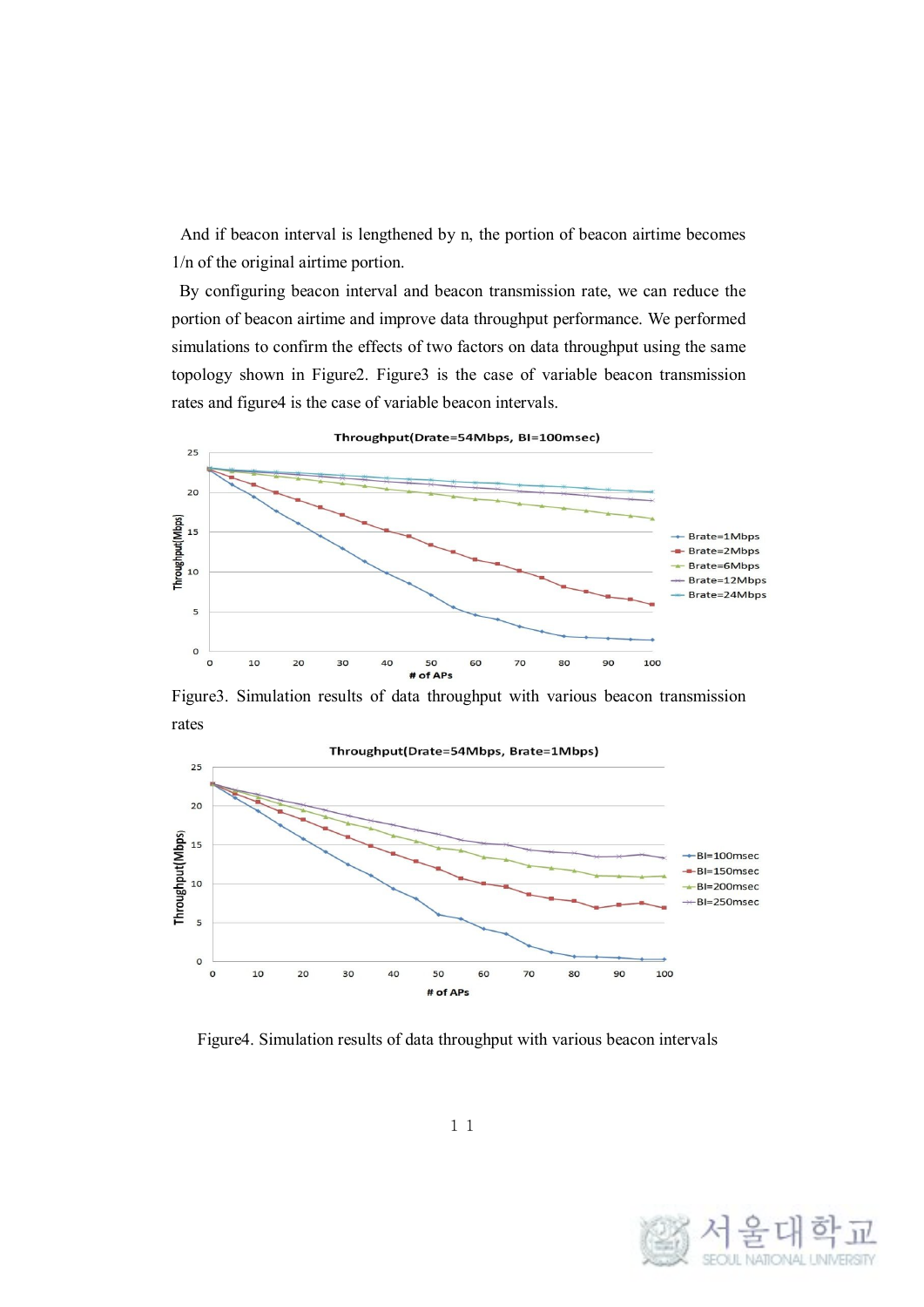#### **3.2 Tradeoffs of two factors**

We have already commented that increasing the values of beacon interval and beacon transmission rate have side effects in introduction. We take a close look at these side effects to increase two factors with affordable performance degradation.

First, there is a tradeoff between beacon transmission rate and cell coverage. According to semi-open office environment, radius of cell coverage is shown in Table5.

| Coverage 105 77 65 57 54 50 43 35 23 19 |  |  |  |  |  |
|-----------------------------------------|--|--|--|--|--|

Table5. Cell coverage in case of every beacon transmission rate

Details of semi-open office environment are as following.

*Path loss coefficient= 2 (for d <5 m),*

*3.3(for d >5 m)*

#### *Tx power=15 dBm, fading margin=10 dB.*

So increasing beacon transmission rate should make allowance for smaller cell coverage.

Second, long beacon interval causes severe queueing delay. In hotspot environment, most of devices people use are smartphones operating in power saving mode during majority of time. When devices operate in power saving mode, dozing devices wake up every Target Beacon Transmission Time(TBTT) and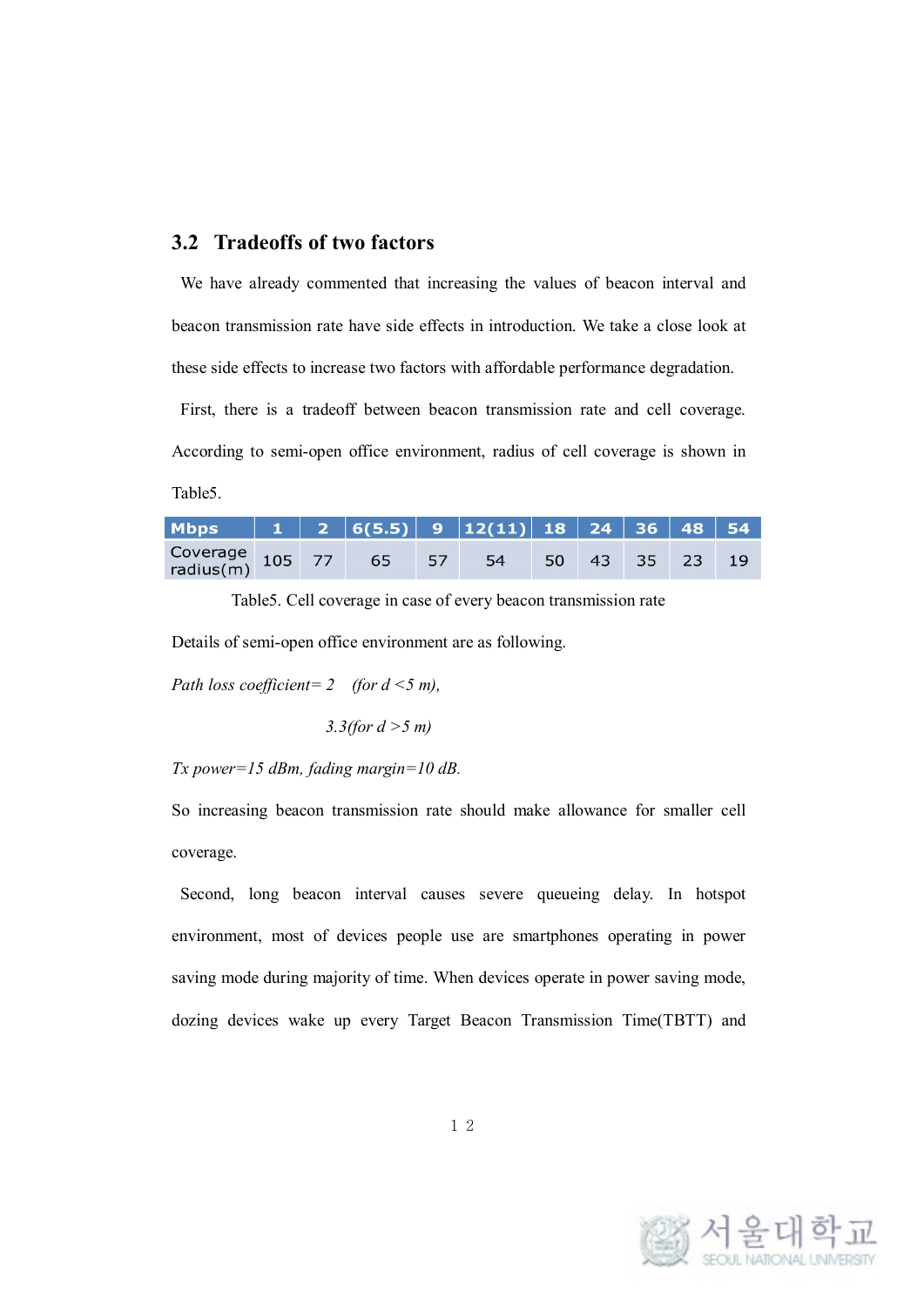receive beacon frame and previously queued data frame. If beacon interval is lengthened, longer time will take to receive queued data frame. Figure5 shows queueing delay of STA operating in power saving mode with various beacon intervals.



Figure5. Queueing delay with various beacon intervals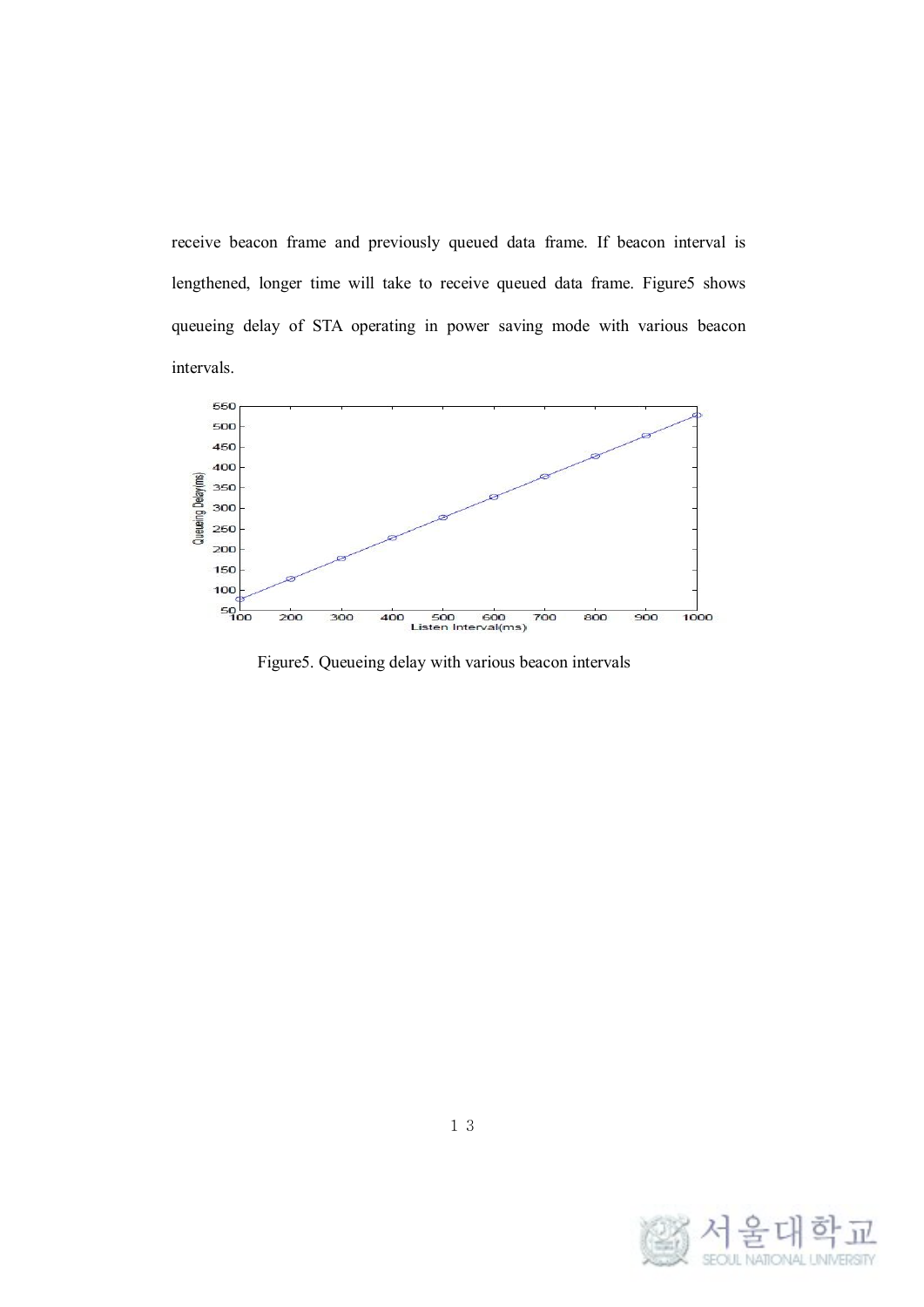### **Solution considering constraints**

In this section, we propose algorithm selecting proper pair of beacon transmission rate and beacon interval. We find the pair maximizing expected throughput satisfying 3 constraints.

Expected throughput is the average throughput STA can get at random location in AP coverage. We need to assume two things for calculating expected throughput.

The first assumption is that STAs are distributed in coverage with even probability. In other words, the probability that STA is in specific region is proportional to the area. The second assumption is that all STAs in coverage transmit data with full load, so they have exact access fainess.

Expected throughput can be calculated as below when AP uses beacon transmission rate r.

$$
\gamma_{Er} = \sum_{r=lowest\;tx\;rate\;in\;coverage}^{54\;Mbps} (a_r \times \gamma_r \times t_r)
$$

ar: probability that link uses transmission rate r(portion of area in which STA uses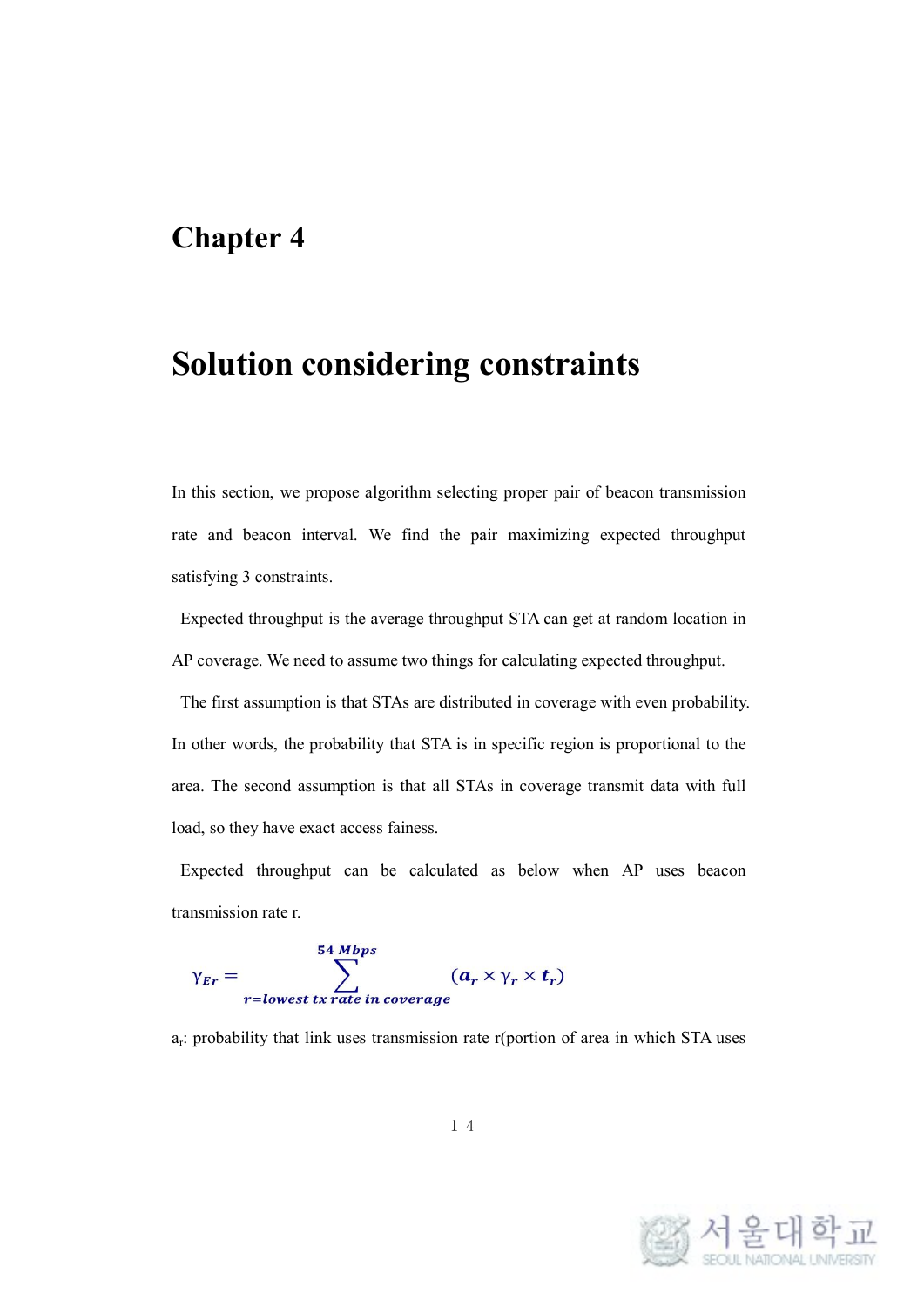transmission rate r)

 $\Gamma_r$ : real throughput in case of using transmssion rate r.

t<sub>r</sub>: portion of airtime occupied by data packet transmitted through rate r.

Then, we show the graph of expected throughput in figure6.



Expected Throughput( $\gamma_{E}$ )

Figure6. Expected throughput of all transmission rates.

We introduce definitions and notations before we propose algorithm.

*R={1, 2, 5.5, 11, 6, 9, 12, 18, 24, 36, 48, 54} is a set of beacon tx rates,*

*I={102.4x n, n*∈*N} is a set of beacon intervals.*

*d(i) is queueing delay of STA in power saving mode with beacon interval i*∈*I,*

*c(r) is radius of cell coverage when we use tx rate r*∈*R.*

*A*( $r$ ,  $i$ ,  $n_{AP}$ ) *means percentage of beacon airtime in case of*  $r$  *and*  $i$ .

<sup>α</sup> *is maximum value of percentage of allowable beacon airtime(%).*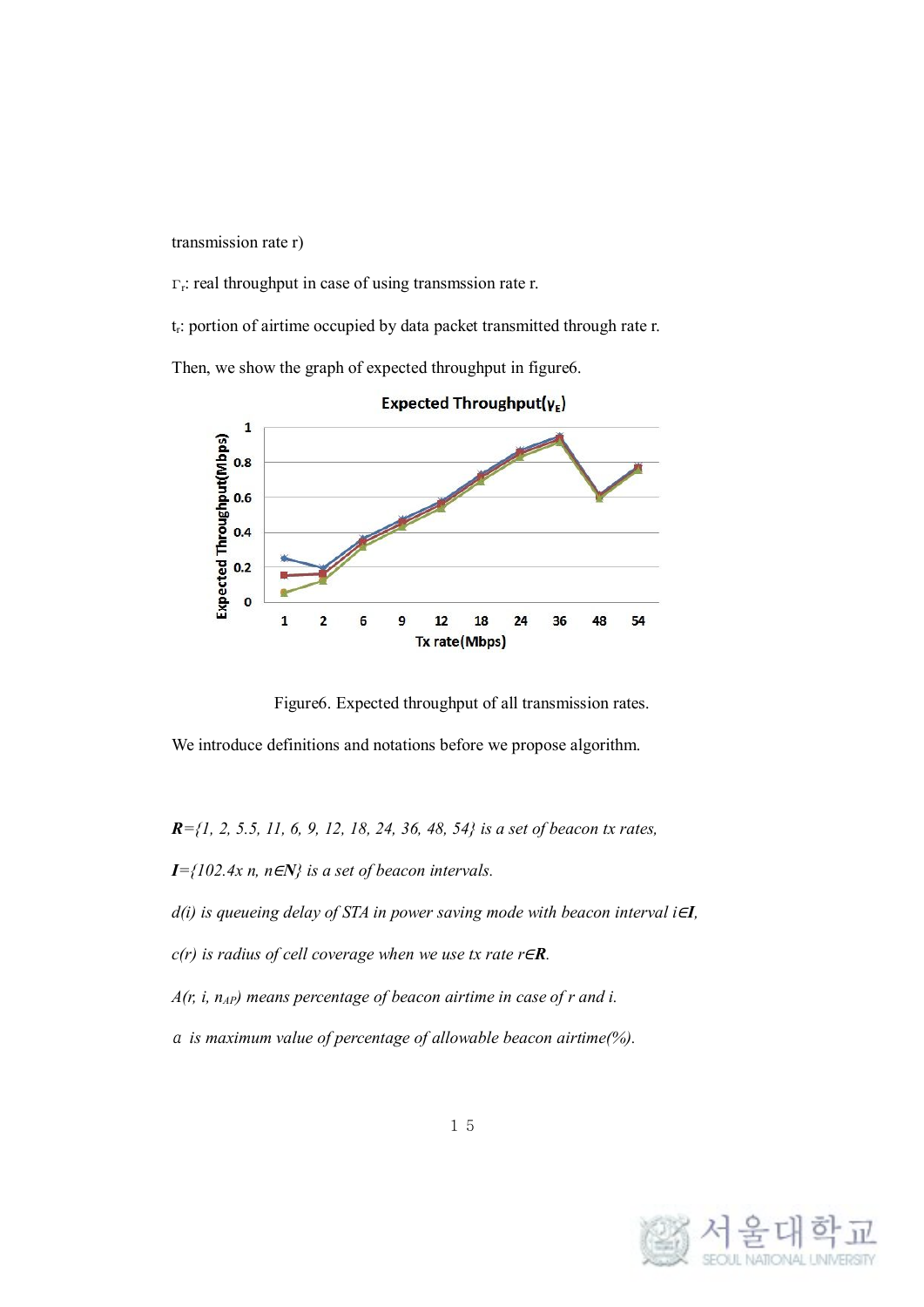β *is minimum radius of cell coverage AP installer requires(m).* δ *is maximum value of allowable queueing delay bound(msec). nAP is the number of associable APs.*

The proposed algorithm is following. Threshold values  $\alpha$ ,  $\beta$  and  $\delta$  are given by AP deployer or network designer.

```
Initialize) r∈R, i∈I
```
Input a,  $\beta$  and  $\delta$ 

Find i

Step1) arg max d(i)

Subject to  $d(i) \leq \delta$ 

Find <sup>r</sup>

Step2) Form  $R_1$  from  $R$ 

 $R_1 = \{r | c(r) \geq \beta, r \in \mathbb{R} \}$ 

Step3) Form  $R_2$  from  $R_1$ 

 $R_2 = {r | A(r, i, n_{AP}) \le a, r \in R_1 }$ 

*Step4) arg max*  $\Gamma$ E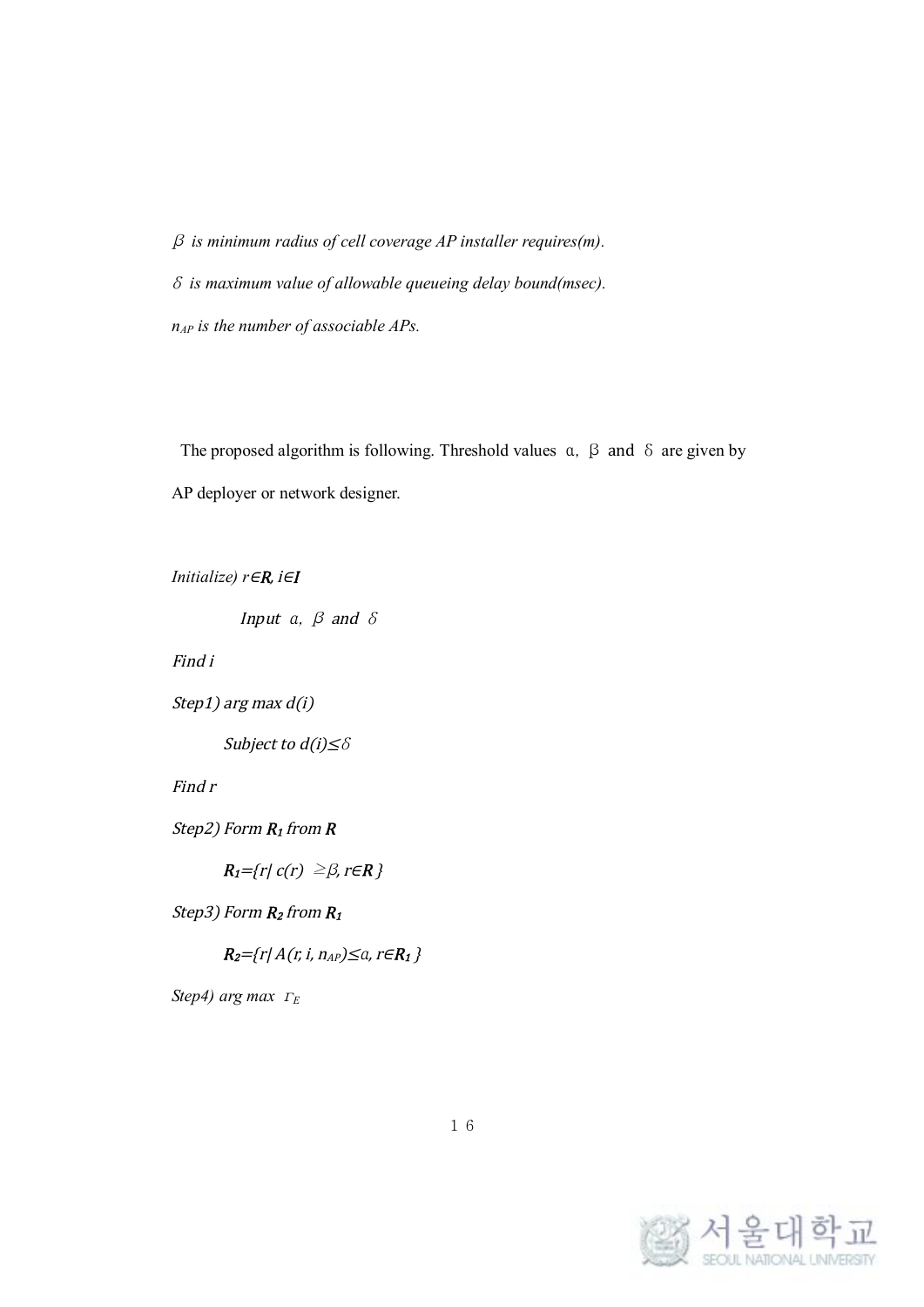AP installer configures 3 values, α, β and δ. In step1, we find the values of beacon interval satisfying queueing delay bound. From step2 to step4, we find the value of beacon transmission rate. In step2, we find the values satisfying coverage requirement. In step3, we find the values satisfying airtime constraint. Finally in step4, we select the beacon transmission rate maximing expected throughput.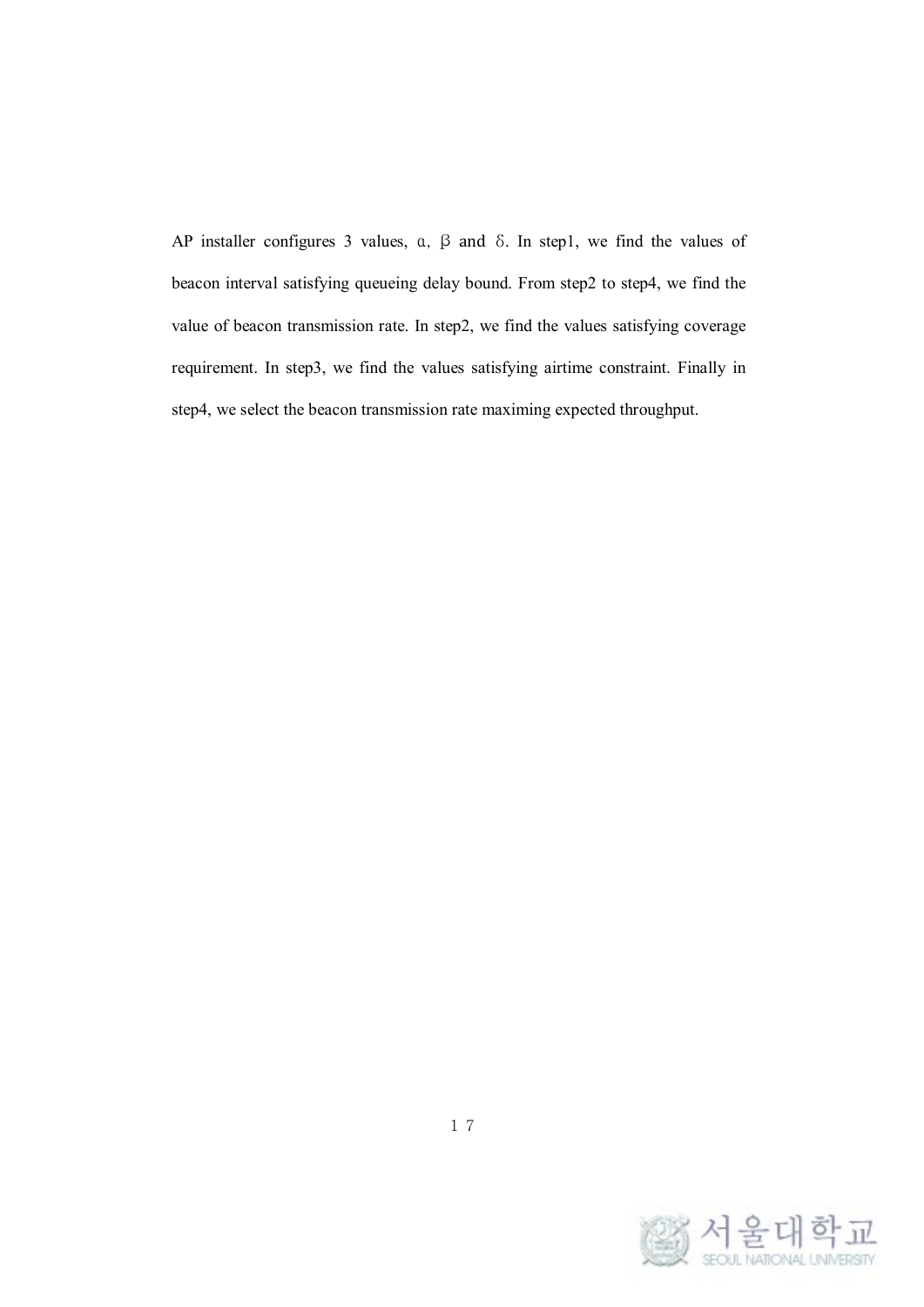# **Conclusion**

In this paper, we paid attention to beacon frame that causes shortage of airtime for data transmission in 802.11 hotspot environment. And we confirmed that transmission of a number of beacon frames decreases data throughput. To improve performance of data throughput reduced by transmission of beacon frame, we can configure beacon interval and beacon transmission rate considering tradeoffs. we proposed algorithm selecting the values of beacon interval and beacon transmission rate satisfying given constraints. Using this algorithm, we can reduce the portion of airtime occupied by beacon frame and improve data throughput in hotspot environment.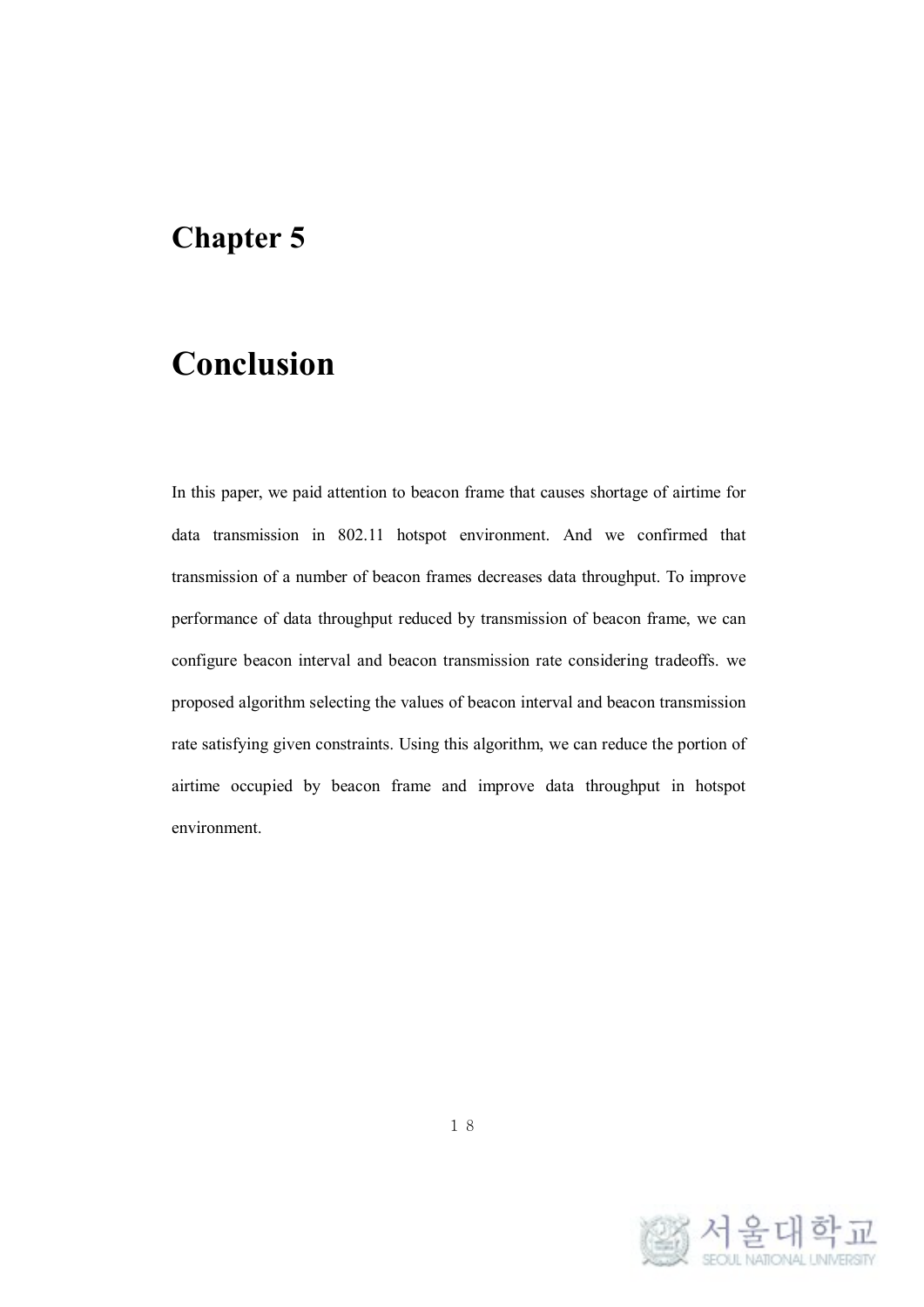# **Bibliography**

- [1] IEEE STD 802.11-2007(Revision of IEEE Std 802.11-1999), pp.C1-1184, June 12 2007.
- [2] R. Raghavendra, E.M. Belding, K.Papagiannaki and K.C. Almeroth, "Unwanted link layer traffic in Large IEEE 802.11 wireless networks," *IEEE Trans.Mobile Computing*, Vol.9, Issue 9, pp. 1212-1225, Sep. 2010.
- [3] N.R. Prasad, "IEEE 802.11 system design," *IEEE International Conference on Personal Wireless Communications*, 2007
- [4] Hongyan Lei, Arne A. Nilson, "Queueing Analysis of Power management in the IEEE 802.11 Based Wireless LANs," *IEEE Trans.Wireless Communications*, Apr. 2007